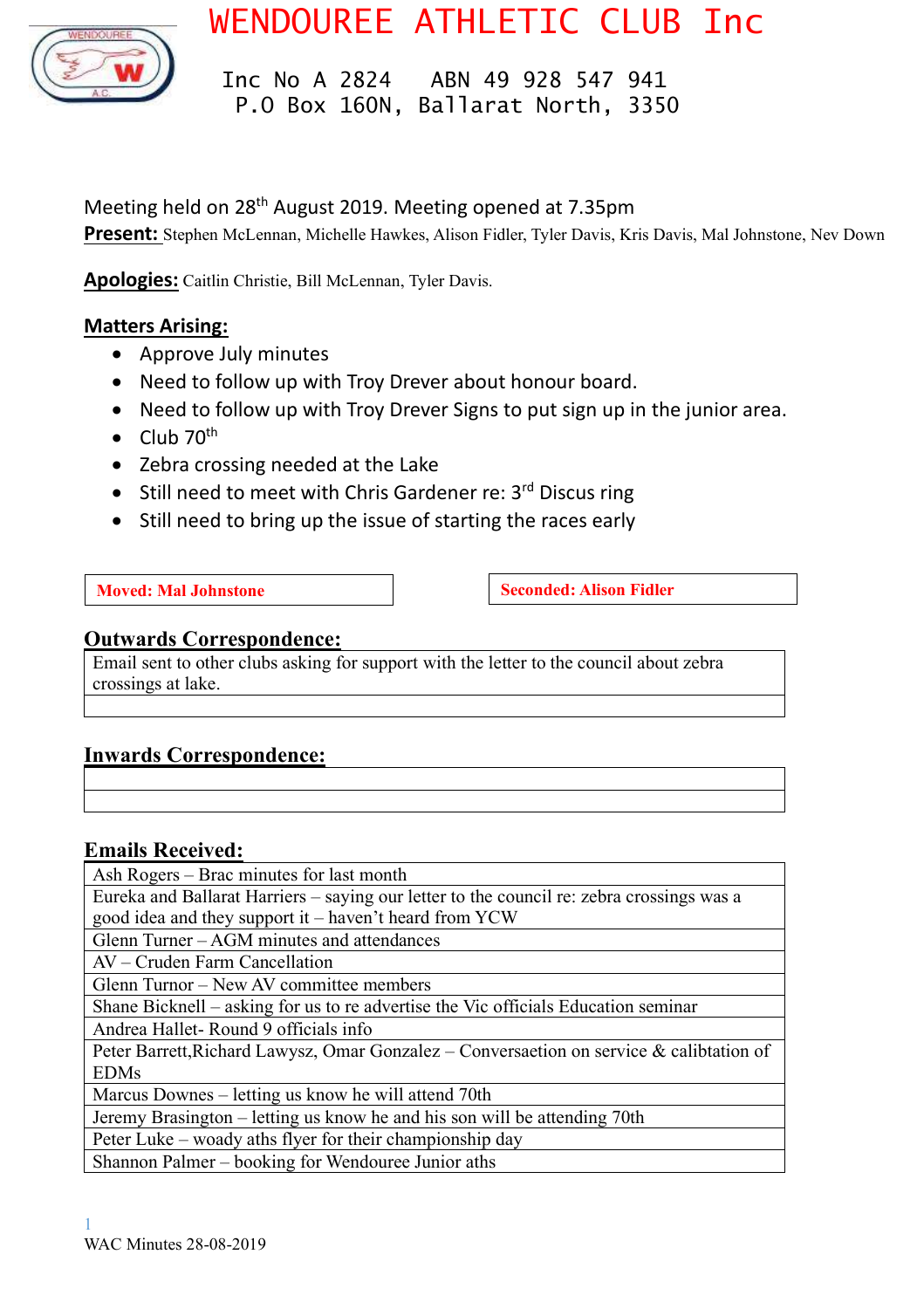Ballarat city council – confirming booking for Sunday  $13<sup>th</sup>$  October 9am-3pm for a throws coaching session to be held by Josh Plante.

# McCains – asking for us to fill a 4 week slot  $27<sup>th</sup>$  Aug –  $17<sup>th</sup>$  Sept – but I declined.

### **Accounts for Payment:**

| <b>Name</b>     | <b>Item</b>               | <b>Amount</b> |
|-----------------|---------------------------|---------------|
| Michelle Hawkes | Ink, afternoon tea junior | \$60.85       |
|                 | cross country             |               |
| <b>BRAC</b>     | Suffren Invoice           | \$77.00       |
|                 |                           |               |
|                 |                           |               |
|                 |                           |               |
|                 |                           |               |
|                 | <b>Total:</b>             | \$137.85      |

**Moved: Alison Fidler Seconded: Nev Down** 

### **Treasurers Report:**

Available on request.

**Moved:** Alison Fidler **Seconded:** Nev Down

### **Reports:**

### **Financial Report** - (Alison Fidler)

Bank account is looking healthy, which is great with the  $70<sup>th</sup>$  coming up. Term deposit is due  $17<sup>th</sup>$ December. Need to follow up those that have not yet paid their \$20 or run money on a Saturday for Cross Country.

# **Social Report -** (Michelle Hawkes)

We also need to look for a venue for the Cross Country break up. Thinking maybe the Yacht Club, will need to check with the Sharpies.

### **Fundraising Report -** (Steve McLennan)

McCain's has deposited our last lot of payments for taste testing.

### **Woady Yaloak Report -** (Peter Luke)

Nil

### **BRAC Report -** (Steve McLennan)

BRAC was held on Monday 26<sup>th</sup> August. Minutes attached.

### **AV Report-** (Steve McLennan)

AV AGM was held on 31<sup>st</sup> July. Cross Country awards were given out and Ballarat received one award.

# **Cross Country Report –**

2 WAC Minutes 28-08-2019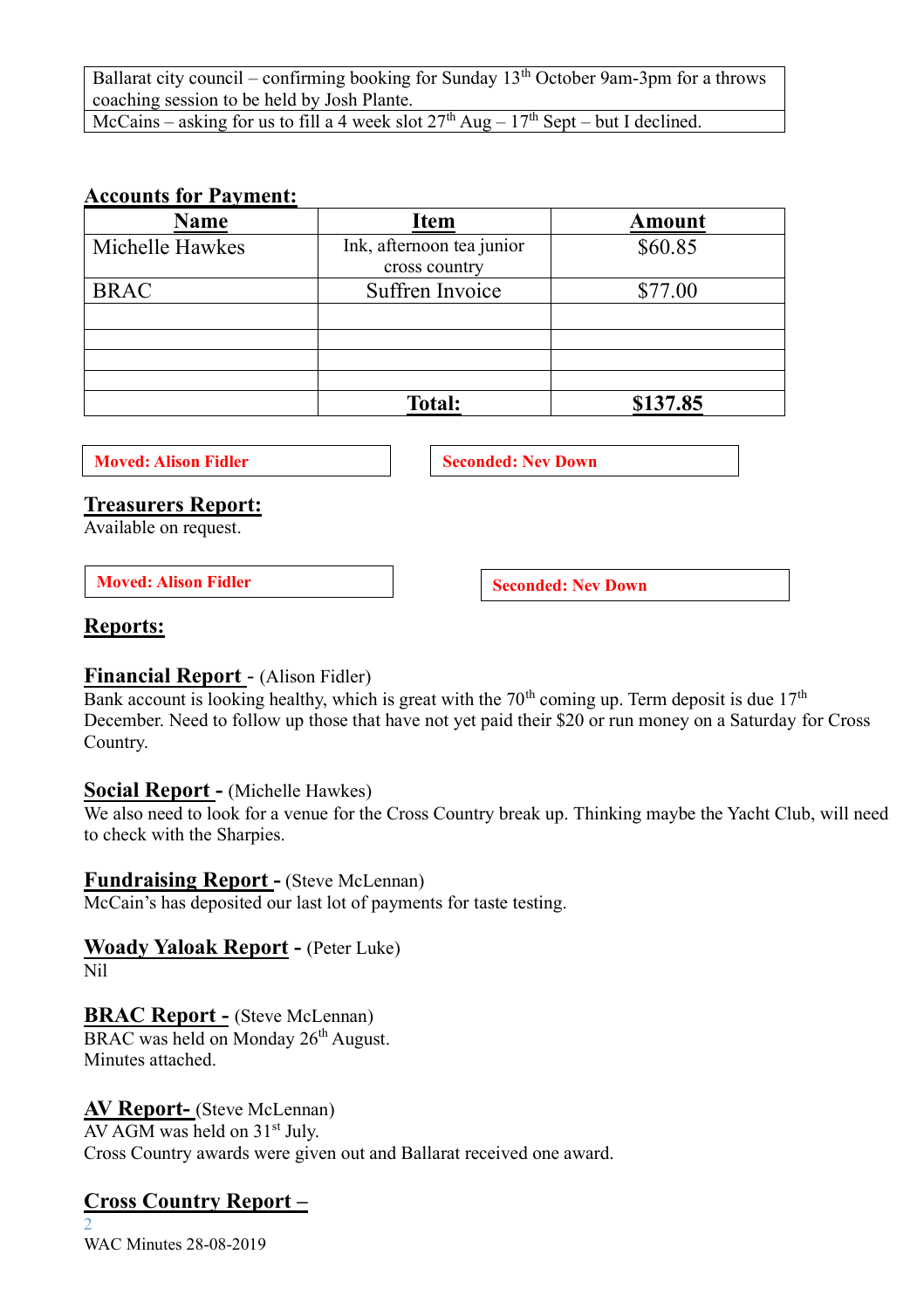This month we have competed over the following races:

 $27<sup>th</sup>$  July – AV 15/5km Lake Wendouree: notable results Archie Caldow  $2<sup>nd</sup>$  u/14 men, Zac Grainger  $4<sup>th</sup>$  u14 men, Harry Sharp 2<sup>nd</sup> u18 men and Andrew Amor 4<sup>th</sup> u20 men. Ballarat team results were fantastic – Men's Premier 5<sup>th</sup>, Div 4 1<sup>st</sup>, Div 6 2<sup>nd</sup>, Div 7 1<sup>st</sup>, 40+ 4<sup>th</sup>, 50+ 3<sup>rd</sup>, u20 2<sup>nd</sup>, u18 1<sup>st</sup>, u16 1<sup>st</sup> and u14 1<sup>st</sup>. Women's Premier 6<sup>th</sup>, Div 4 2<sup>nd</sup>, 40+ 4<sup>th</sup>, u20 2<sup>nd</sup>, u18 3<sup>rd</sup> and u16 2<sup>nd</sup> & 3<sup>rd</sup>.

 $3<sup>rd</sup>$  August – Chas Suffren – This was a great event for Wendouree with Harry Sharp taking out the Open men and u18 title and Karla Treweek winning the Open women and winning all the Brac races this year. Brac results – Open men and u18 men 1<sup>st</sup> Harry Sharp, 2<sup>nd</sup> Matt Catterson, u20 2<sup>nd</sup> Justin Bleicher, Open women 1<sup>st</sup> Karla Treweek, 40+ women 2<sup>nd</sup> Michelle Hawkes. 3.2km – U14 men 1<sup>st</sup> Archie Caldow, 2<sup>nd</sup> Axel Caldow, u18 women  $2<sup>nd</sup>$  Lily Gilbert. In the handicap results: 6.4km – 1<sup>st</sup> Harry Sharp,  $2<sup>nd</sup>$  Matt Catterson and  $3^{\text{rd}}$  Justin Bleicher.  $3.2 \text{km} - 1^{\text{st}}$  Archie Caldow,  $2^{\text{nd}}$  Axel Caldow and  $3^{\text{rd}}$  Lily Gilbert.

 $10^{th}$  August – The Gong H'Cap – 8km – 1<sup>st</sup> Michelle Hawkes, 2<sup>nd</sup> James Ham, 3<sup>rd</sup> Darcy Williams. 4km – Archie Caldow, 2<sup>nd</sup> Axel Caldow and 3<sup>rd</sup> Claire Mahony. AV Cruden Farm was cancelled due to bad weather and dangerous course conditions.

17<sup>th</sup> August – Don Briggs H'Cap – 3km – 1<sup>st</sup> Hugh Ollerenshaw, 2<sup>nd</sup> Justin Bleicher, 3<sup>rd</sup> Xavier Rennison. This was also the 3km junior championship – results are attached.

24<sup>th</sup>August – Gudgeon H'Cap – 10km- 1<sup>st</sup> James Ham, 2<sup>nd</sup> Phil McLennan, 3<sup>rd</sup> Karla Treweek. 5km – 1<sup>st</sup> Hugh Ollerenshaw, 2<sup>nd</sup> Dayne Schnyder. This was also the club 10km championship – Results are attached. \*\*This month has been a little better for our local races with the cancelation of Cruden Farm, although the footy/netball etc finals have now started and numbers have been well down.

Next few races are the BRAC Fed Uni  $\frac{1}{2}$  marathon Relays, Intersport H'Cap/ AV Burnley  $\frac{1}{2}$  marathon & 5km, Macaulay H'Cap Lap of the lake and AV Tan relays. Finishing off the season with our presentations on the 21<sup>st</sup> September.

National Cross-Country Results:

Claire 24th, 11:12 (3km); 3rd Vic; Team Bronze.

Archie 4th, 9:44 (3km); 1st Vic; Team Gold.

Zac 56th, 10:44 (3km); 14th Vic.

Harry 85th, 21:13 (6km); 13th Vic.

### **Junior Report** – T & F **–** (Michelle Hawkes)

Dates for Junior track & field are below, still waiting for council to send through booking form to book the grounds. Although it looks like we won't be able to use the big oval for the start of the season due to maintenance. Greg Sprattling will let us know.

#### **Calendar for Wendource Junior Aths** 2019/2020

October 4<sup>th</sup> - Registration Night 5-6pm October 11<sup>th</sup> - Round 1 October 18<sup>th</sup> - Round 2 October 25<sup>6</sup> - Round 3 November 1<sup>a</sup> - Round 4 November 8<sup>th</sup> - No Competition... November 15<sup>th</sup> - Round 5 November 22<sup>nd</sup> - Round 6 November 29<sup>th</sup> - Round 7 December 6<sup>th</sup> - Round 8 This night we will provide a BBQ and there will be a visit from Santa.<br>We will then break for the Christmas Holidays. January 31st - Round 9 February 6<sup>th</sup> - Round 10 February 13th - Round 11 February 20th - Round 12 February 27th - Round 13 March 6<sup>th</sup> - Round 14 March 13th - Presentation Night

### **Junior Report** – Cross Country **–** (Michelle Hawkes)

The Wendouree junior cross is still going well. We only have this coming Friday left for competition and then presentations on the  $6<sup>th</sup>$  September.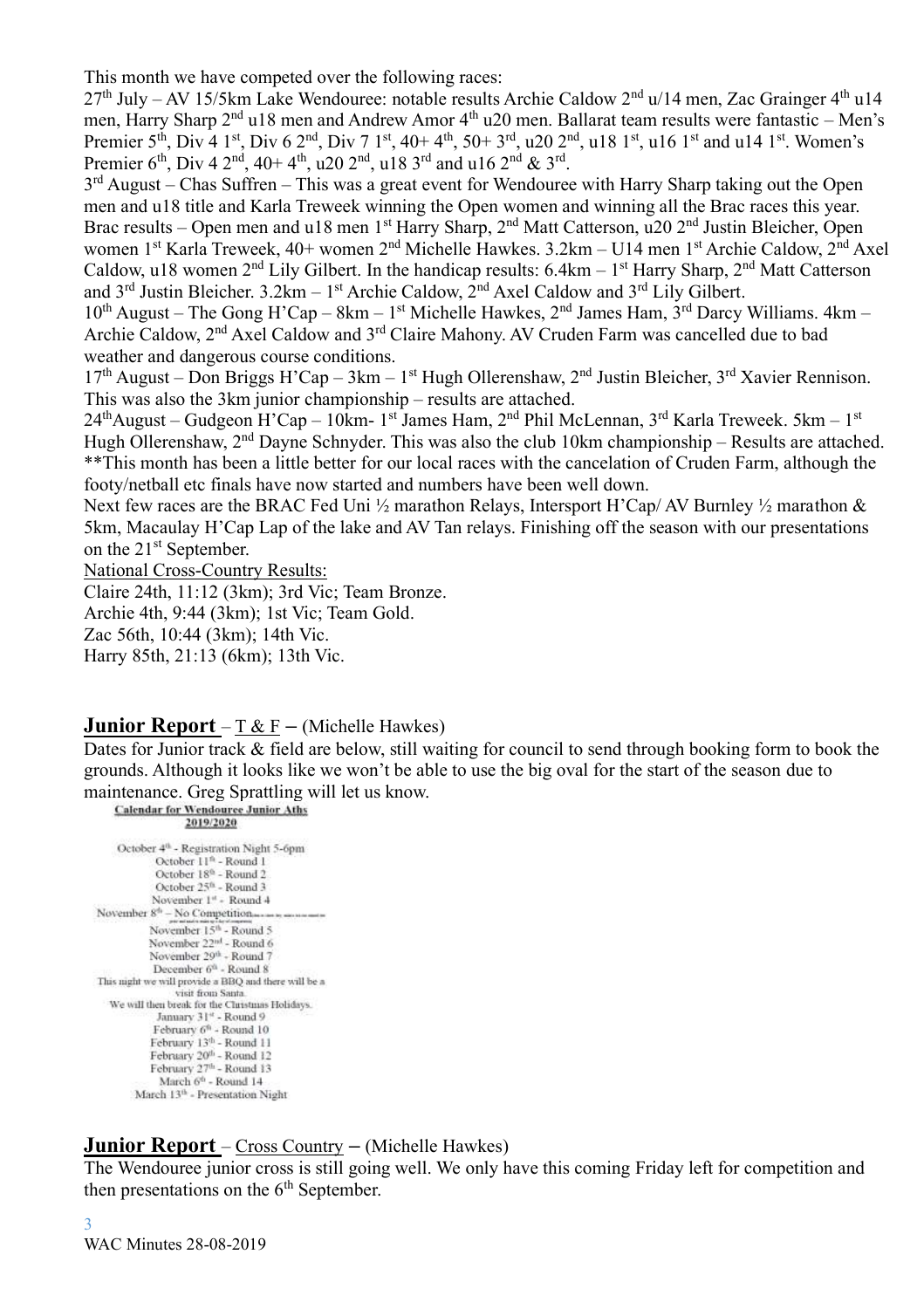# **General Business:**

| <b>Steve McLennan</b> | Steve still needs to meet with Chris Gardner from the council in the<br>next week to look at putting in the $3rd$ discus ring for the juniors.<br>Had a meeting scheduled but Chris didn't turn up. We need to add<br>room to the zebra crossing for all the other clubs and add their<br>signatures for support.<br>With the Gong race we need to register our intend on running out<br>there. CHW can then open the toilets for us in the future. This will<br>help with funding for the venue.<br>Steve has had the plaque that Peter Luke brought along to the |
|-----------------------|--------------------------------------------------------------------------------------------------------------------------------------------------------------------------------------------------------------------------------------------------------------------------------------------------------------------------------------------------------------------------------------------------------------------------------------------------------------------------------------------------------------------------------------------------------------------|
|                       | meeting last month resurrected, which looks really good. We need to<br>now talk to the Lakers and the cricket club to have it mounted on a<br>wall at the pavilion.                                                                                                                                                                                                                                                                                                                                                                                                |
| Michelle Hawkes       | Questioned the president's attitude to some board members and<br>nothing was resolved at this stage.                                                                                                                                                                                                                                                                                                                                                                                                                                                               |
| Alison Fidler         | With the juniors I have had a parent ask if we could have some<br>members/runners/throwers/jumpers come up and show the kids what<br>to do. We will put it out the members again this year that we need<br>more help. We also need to let parents know we are there to help<br>with any of the events.                                                                                                                                                                                                                                                             |
| Kris Davis            | Races are still starting early even though we moved a motion to stop<br>this from happening. Steve denied making that decision and said<br>Rod made that call.                                                                                                                                                                                                                                                                                                                                                                                                     |
| Phil McLennan         | $70th$ plans still going ok, need to follow up with those that have<br>responded with more details. We have had some photos taken with<br>John Wilshire and will start looking at putting pieces in the paper.<br>We still need to get Sharpy to talk about what to do with the bar etc.<br>Still need to send out invitations to past and current executive<br>members. Need to ask the BRAC board for the loan of some of the<br>trophies.                                                                                                                       |
| Nev Down              | Went to see Troy Drever and he is onto the Honour Board. Nev will<br>keep onto him to get the job done sooner rather than later.                                                                                                                                                                                                                                                                                                                                                                                                                                   |
| Mal Johnstone         | Nil                                                                                                                                                                                                                                                                                                                                                                                                                                                                                                                                                                |

Meeting Closed at 9.10pm Next meeting proposed for the  $25<sup>th</sup>$  September 2019 @7.30pm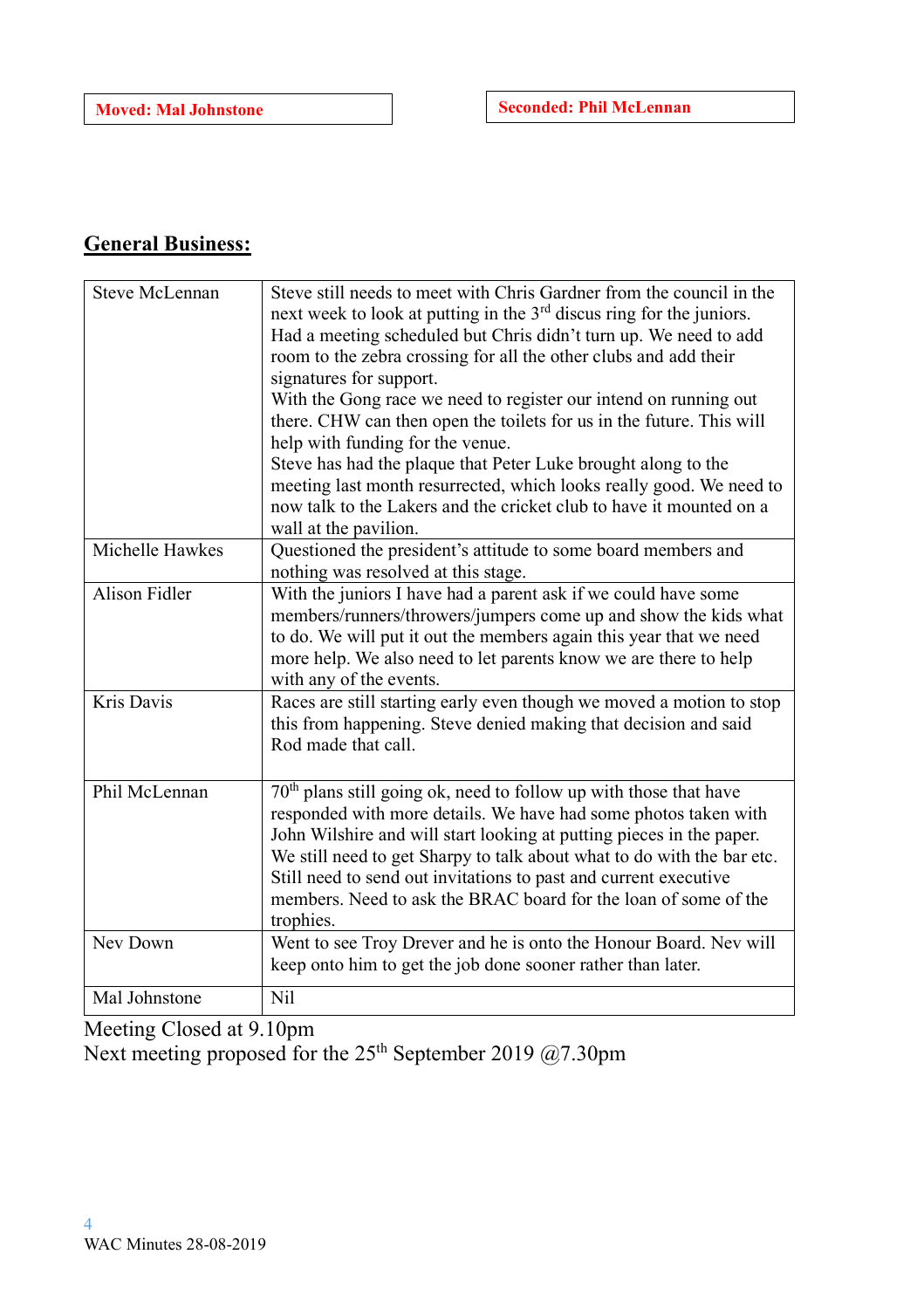

Wendouree Athletic Club Gudgeon 10km Championship Results



### **BALLARAT REGIONAL ATHLETIC CENTRE Board Meeting Minutes Monday 26th August 2019 @ 7.30pm**

**Meeting Commence**: 7:35pm **Present**: Simon Mornane, Helen Rieniets, Marita Rieniets, Rod Griffin, Michelle Hawkes, Conrad Oberholzer, Peter Roberts, John Weeks, Nev Downs **Apologies**: Julie Bicknell, Shane Bicknell **Minutes of Previous Meeting:**

Minutes of previous meeting 22/07/2019: Circulated on the 18/08/2019, 25/08/2019

Matters arising from minutes or correspondence:

- Have we gained access to the PayPal account
	- o Helen has managed to gain access to the PayPal with the help of Sarah Davis. At this stage documentation still needs to be compiled to prove that BRAC is the rightful owner of the account before the money is assessable.
- Astro turf outside the photo finish pavilion.
	- o No movement or correspondence from the current company so it is time to find another company to take over proceedings.
- Llanberris risk management document being developed by Ash

5 WAC Minutes 28-08-2019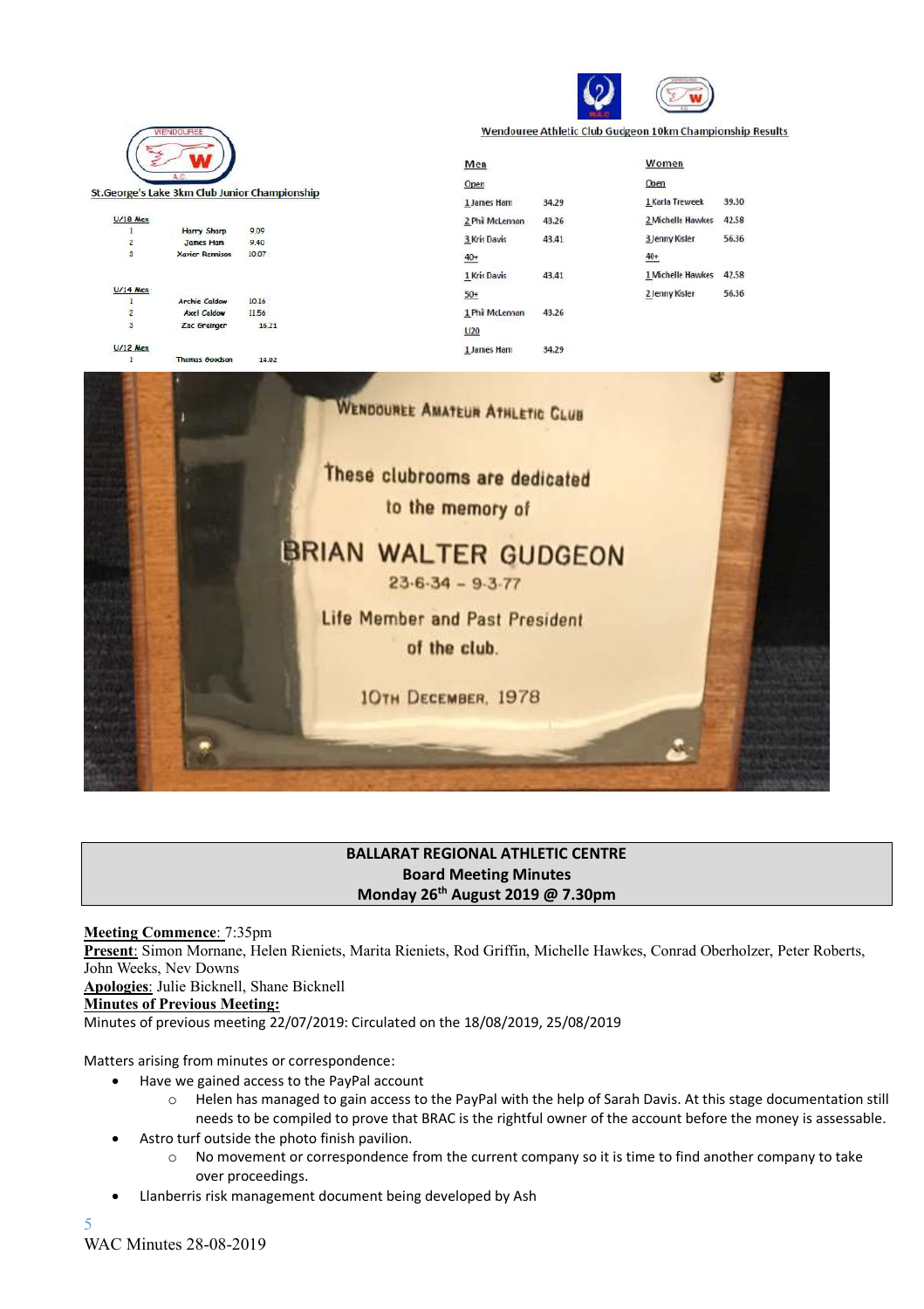- o Ash still hasn't had time and will look to complete this document in the upcoming school holidays.
- AV grant application draft by Ash and Michelle
	- o Ash has sent out the application to the AV Trust and the application was successful (more discussion in general business)
- Letter out to the schools being drafted by executive
	- o The letter has been created between the executive and will now be sent out to schools when Ash makes first contact.
	- Was the meeting with Little Athletics organised
		- o Ash rang Hayden Hill (Little Athletics President) and left a message with him. He is still yet to return the call.

#### **Moved: Rod Seconded: Helen Vote: Carried**

#### **Correspondence:**

In:

- Email from Andrea Hallett with information regarding helpers for the AV 15k
- Email from Shane Bicknell requesting that the officials seminars at Llanberris be advertised on the BRAC Facebook page
- Email in from Glenn Turnor declaring that AV would cover costs for the photo finish laptops and look to help with costs for the data entry laptops.
- Email from Wendouree Athletics club with a proposal for zebra crossings around the Steve Moneghetti track (attached)
- Email from Kathy Haintz from St Columbas Primary School requesting the current certificate of currency and Llanberris Reserve evacuation plan.
- Email from Carolyn Ferguson regarding Llanberris access for training.
- Email from Erin Vanzetta from council with all required permits for the 10k road race
- Email from Chris Arnold with additional information regarding Fire Forestry Management Victoria's use of Llanberris
- Call from Rob Grima from the Ballarat Swimming Club regarding borrowing BRAC's podium for the Victorian Country Swimming Championships
- Email from Ange Chandler thanking BRAC for allowing Ballarat Swimming use of the podium and that BRAC had been given a naming rights race in the program
- Email in from Sharon Russell informing us that the AV grant application we submitted was successful and will receive \$2000 towards costs.
- Email in from a scammer declaring that we had won \$900k and brand new Audi!
- Letter from Kylie Mitchell regarding gaining key access to the venue (attached)
- Letter from Catherine King re Government's stronger communities programme grants.
- Invoice from Findex Llanberris contents insurance renewal.
- Service agreement Suez for cardboard collection.
- Central Highlands Water account that has been queried.
- Email from Paul Burge regarding reimbursement for the tarp that BRAC now uses at AV XCR events.

•

#### Out:

.

- Mailed out the AV grant application.
- Email to Glenn Turnor requesting information about replacing the computer system at Llanberris.
- Call out to Hayden Hill regarding the meeting with Little Athletics.
- Email to Kathy Haintz from St Columbas with the required documents she required
- Email to Carolyn Ferguson with information on how to access Llanberris for training.
- Email out to Ange Chandler thanking Swimming Ballarat for the naming rights race in the Vic Country Swimming championships
- Email out to Sharon Russell thanking the AV Trust for our successful grant application.

#### **Reports**

Available on request.

#### **Council Report**

Steve has contacted the council several times but they have not been returning phone calls at this stage.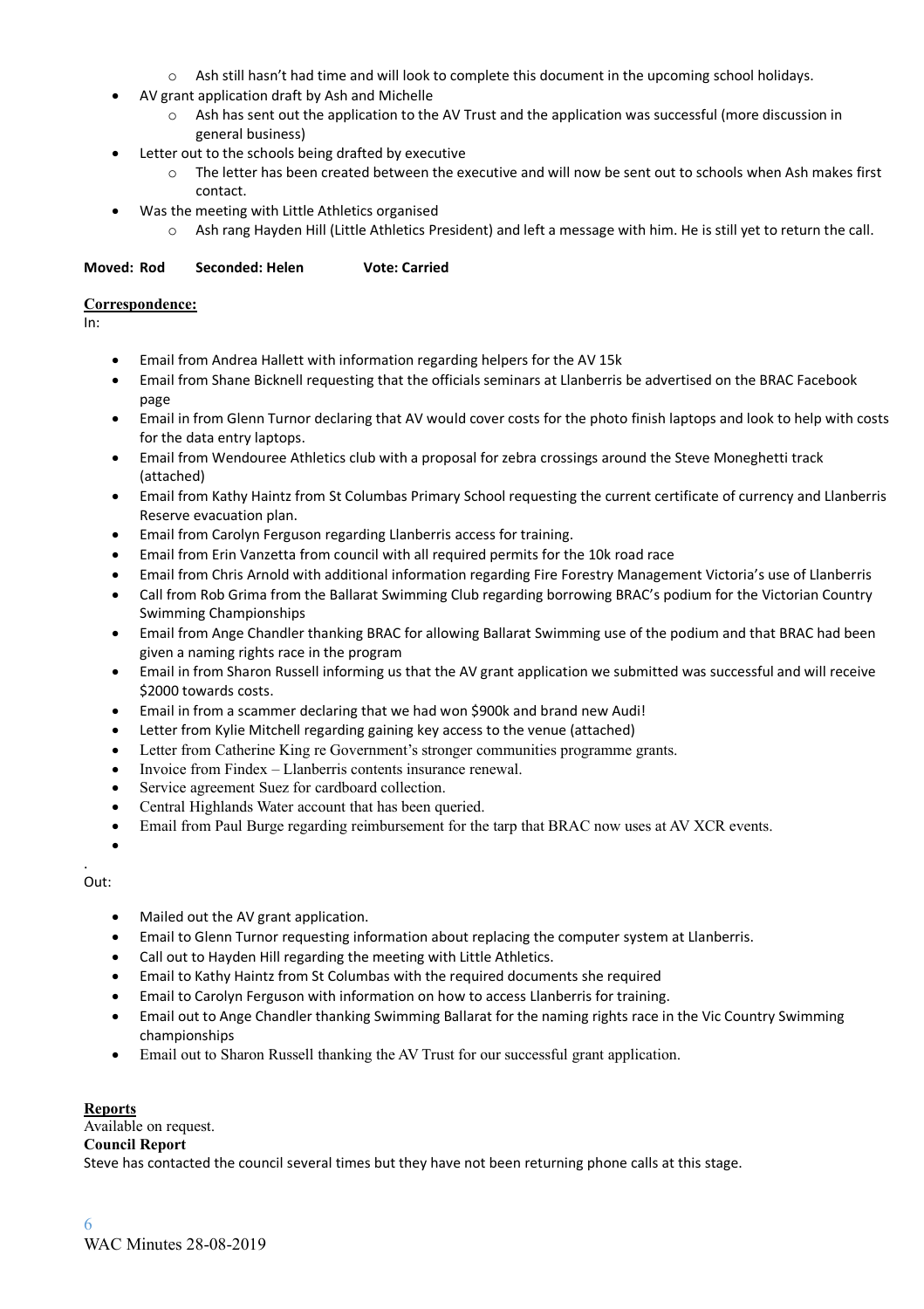Council has removed the large tree located near the external toilet block but didn't let BRAC know they were happening. With council's impeccable timing they organised the works to be completed on the day of a school athletics carnival, it was completed the next day.

Steve also noted that council must have employed a new person to mow the lawns because currently they are in pristine condition compared to how they are usually manicured. Even the edges have been tidied up quite neatly making the venue look more attractive to user groups.

#### **Track Report**

Update on AV Shield committee decisions and the implications on our local BRAC T&F Competition.

The following points are not-negotiable. These are locked in:

- 12 Rounds
- Programs 1 & 2 will alternate
- Competition starts with Rd 1 on Sat  $5<sup>th</sup>$  October 2019
- Final round (Rd 12) will be on Sat  $8<sup>th</sup>$  February 2020
- There will still be a Shield Final (Play-offs) after Rd 12 to be conducted at Lakeside.
- Round 4 Relay Round
- Round 7 Nitro Round
- Steeple Rds  $1, 5 \& 11$
- 5000m Rds 3, 6, 9

The following was decided to be implemented at Ballarat for season 2019-20:

- Rounds 6, 9, 10 & 11 Reshuffled
- Round 7 (Nitro) to be conducted in the morning, 9:30am Start for Field, 10:00am start for Track. This allows athletes, coaches, officials and spectators to go to Zatopek 10 that afternoon / evening.
- Round 8 to be a morning competition. 9:00am Field, 10:00am Track. BRAC will put on a BBQ lunch at the conclusion of the competition.
- Round 9, which is the first week back after the Christmas / NY break, to be morning competition. 9:15am Field, 10:00am Track.
- Rounds 10, 11 & 12 will be Twilight 6:00pm starts during the hotter months.
- The Rd 8 3000m will be conducted as our Mental Health awareness run. This will be opened up to non-registered athletes. It will be a Gold coin donation event.
- A Parlauf Relay will be put on at the end of the Rd 8 program. There is no relay scheduled for that week. The Parlauf Relay will be Non Point Scoring.
- Rd 8 will have a Christmas theme.
- Rd 11 we will conduct the 100m Gift Handicap (Non Point Scoring)
- Rd 11 we will conduct a 2 x 2 x 400m Relay (Non Point Scoring)

#### BRAC Scoring

- Decision was made on BRAC independent Scoring for season 2019/20. It was decided to use the AV scoring system, but with separate premierships for Males and Females. Points on Mixed events will need to be decided.
- Ladder points  $(4, 3, 2, 1)$  will need to be decided at the next meeting.
- Loughlan Shield for Males, Sandra Griffin trophy for Females
- Age Champions will still be awarded (if scoring allows)
- Event Champions, for each Open event, will be awarded.

#### **Cross Country**

The BRAC Cross Country Relays are next weekend so we will require 2 people from each club to assist set up at 12:30pm.

Thanks to all those who helped with the set up/pack up of the Chas Suffren event especially Vince Duffy and Billy Stewart who were out on Friday night marking sections of the course.

- Rod noted that next year no kids should be allowed in the area where administration is working on results. Rod was greatly concerned for the safety of his laptop with all the children running around and causing havoc.
- As per last year some dicey sections of the course were underwater and/or extremely plus the addition of the river crossings made racing tough. Helen noted a change to the date in the calendar to late in the year was contributing to the poor course condition
	- o Steve stated BRAC is at the mercy of the AV calendar and unfortunately the Chas Suffren had to be pushed further up the event calendar to accommodate.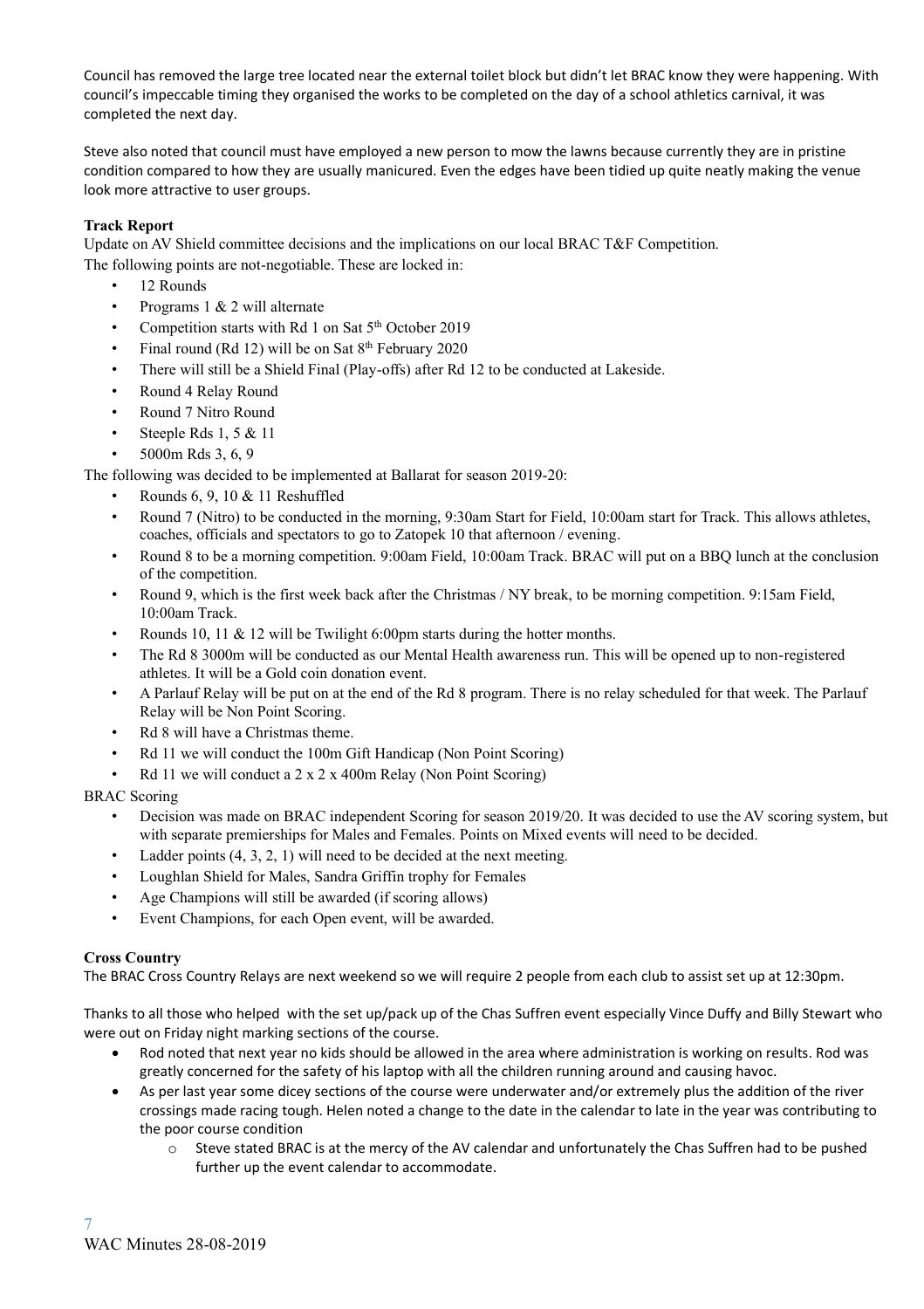With the abandonment of the AV Cruden Farm event due to the unsafe course conditions a decision needs to be made regarding its inclusion in the BRAC champion athlete awards presented at the end of the season.

The unanimous decision was to remove it as a scoring event from all champion athlete age groups

Rod aired his concerns that the current cross country calendar just has too many BRAC and combined clubs events which could potentially be leading to athlete burn out.

- Ash agreed that it felt like most weeks he was competing at an AV event or in a race against combined with the other clubs
- Steve noted that Rod should take his opinions on the matter to the cross country end of season review when a date is set.

#### AV results

#### *15k Road Race (top 10 results)*

| <b>Individual Results</b>                       |                                                  |
|-------------------------------------------------|--------------------------------------------------|
| Archie Caldow - $2^{nd}$ U/14 boys              | Charlotte Streat - $7th U/14$ girls              |
| Zac Grainger $-4$ <sup>th</sup> U/14 boys       | Georgina Mees $-4$ <sup>th</sup> U/16 girls      |
| Isaac Rossato - $1st U/16$ boys                 | Rhianna Watts - $8^{th}$ U/16 girls              |
| Harry Sharp - $2^{nd}$ U/18 boys                | Lily Gilbert - $8^{th}$ U/18 girls               |
| Ben Ludbrook $-3$ <sup>rd</sup> U/18 boys       | Mia Lepair $-10^{th}$ U/18 girls                 |
| Darcy Williams $-5^{th}$ U/18 boys              | Tahlee VanRoosmalen - $9^{th}$ U/20 girls        |
| Benjamin Stevens - $6th U/18$ boys              | Bridget Wetherall $-1$ <sup>st</sup> 45-49 women |
| James Ham $-9^{th}$ U/18 boys                   | Anglea Williams - 2 <sup>nd</sup> 45-49 women    |
| Matthew Catterson - U/18 boys                   |                                                  |
| Andrew Amor $-4$ <sup>th</sup> U/20 boys        |                                                  |
| Julian Spence - 3rd Open men                    |                                                  |
| Cameron Snowden - 8 <sup>th</sup> 40-44 men     |                                                  |
| Steve Moneghetti - 1st 55-59 men                |                                                  |
| Alistair Ham - 4 <sup>th</sup> 55-59 men        |                                                  |
| Kevin Ruddick - $6th 60-99$ men                 |                                                  |
| Samuel Rizzo $-1$ <sup>st</sup> wheelchair race |                                                  |
| <b>Team Results</b>                             |                                                  |
| Div 1 men $-6$ <sup>th</sup>                    | Div 1 women - 6th                                |
| Div 4 men $-1st$                                | Div 4 women - 4th                                |
| Div 6 men $-2nd$                                | 40+ women team $1-4$ <sup>th</sup>               |
| Div 7 men $-1st$                                | 40+ women team $1-9$ <sup>th</sup>               |
| 40+ men team $1-4$ <sup>th</sup>                | $U/20$ girls - $2nd$                             |
| 40+ men team $2 - 18$ <sup>th</sup>             | $U/18$ girls - 3 <sup>rd</sup>                   |
| 40+ men team $3 - 37$ <sup>th</sup>             | U/16 girls team $1 - 2nd$                        |
| 40+ men team $4 - 46$ <sup>th</sup>             | U/16 girls team $2 - 3$ <sup>rd</sup>            |
| 50+ men team $1-3$ <sup>rd</sup>                |                                                  |
| 50+ men team $2 - 21$ <sup>st</sup>             |                                                  |
| $U/20$ men - $2nd$                              |                                                  |
| U/18 boys team $1-1$ <sup>st</sup>              |                                                  |
| U/18 boys team $1 - 3$ <sup>rd</sup>            |                                                  |
| $U/16$ boys $-1$ <sup>st</sup>                  |                                                  |
| $U/14$ boys - $1st$                             |                                                  |

Helen queried should the speed limit be reduced to 40 around the entire perimeter of the lake during the event for the safety of all the competitors.

- It was noted that one of the course marshals called in a car on the course once again this year.
	- o Both of these issues are in the hands of the traffic management company.

#### **Canteen**

The canteen at the AV15K on 3/8/19 went OK. Was not over busy but did 74 lunch vouchers which helped to make it worthwhile.

Thank you to those who came and helped with the setup of tents and especially thank you to those who stayed on and helped with all the pack up.

Thanks to Jackie, Kelly and Marita who helped Mick in the canteen.

We have had two combined schools in during August. There are two combined school groups booked in during September.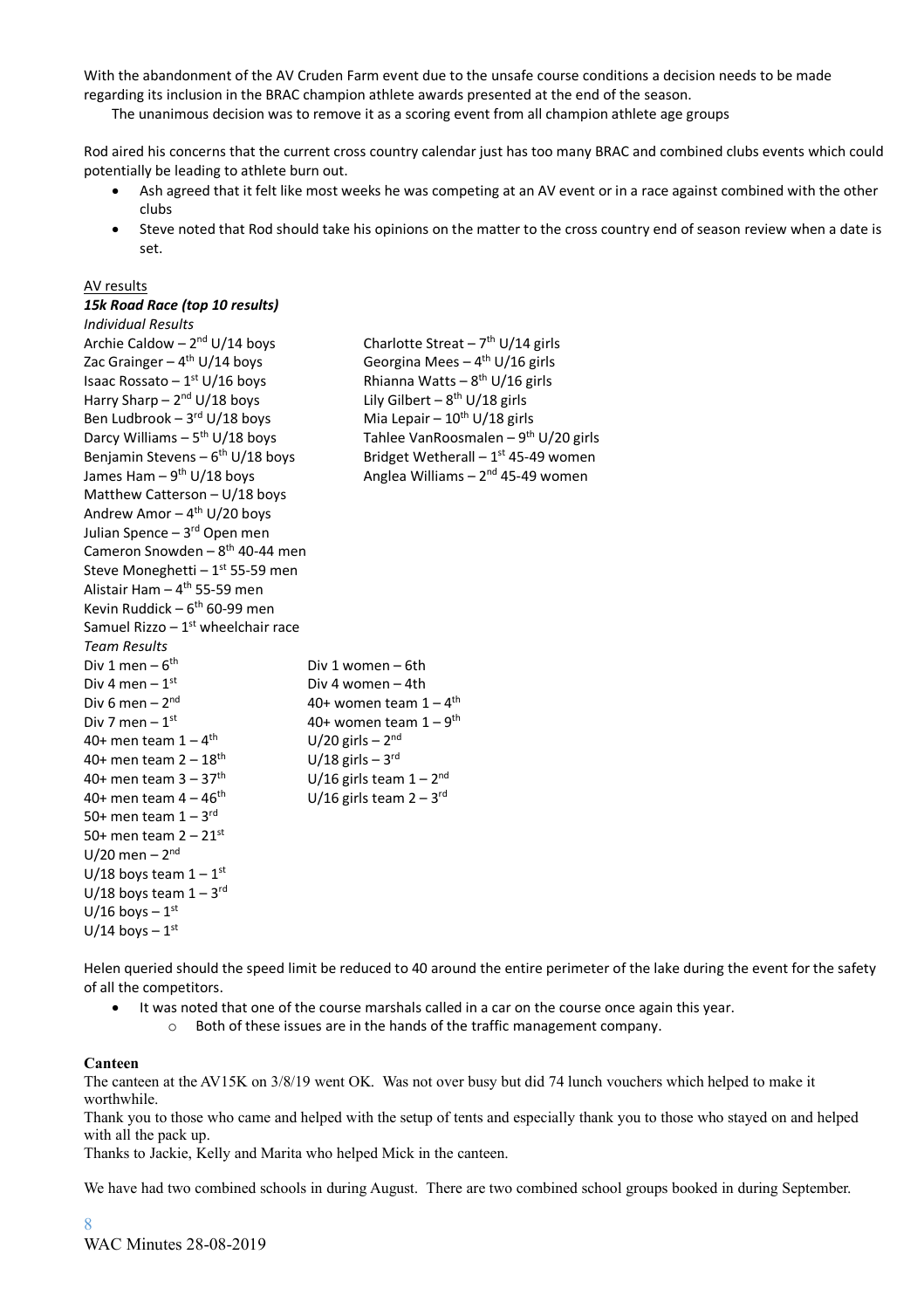If anyone knows of people who would be willing to help out with canteen during the school meets please get them to contact me by phone 0400582683.

#### **Officials**

We have the half marathon relays at the University this coming weekend. Each club needs to supply helpers to set up and pack up the course.

Clubs need to also supply:

- Helpers for timing the divisions.
- Two officials to act as time keepers.

#### **Facilities Report**

Council have come in and removed a dead tree that had fallen on the fence near the 200m start. They have also cut down the large tree behind the external toilet block for what I assume is safety reasons.

Still no word from council regarding changes to the relay change over areas to the meet the new IAAF standards on the track.

• Steve confirmed they will be making the alterations when they come in and complete the spring patch fixes to the track.

Ash indicated that the centre drastically needs to get new covers for the front straight jump pits. They are in derelict condition and don't really function as covers anymore.

Motion: That the reports be received: Moved: Helen Seconded: Conrad Vote: **Carried**

#### **General Business**

Ash had a conversation with Wendouree athlete and new mum Kylie Mitchell. She has sent through the attached letter regarding access to Llanberris with her newborn and pram, currently she can't get them both in through the turnstile gate. She has indicated that she plans to contact the Ballarat City Council regarding this matter.

- It was noted once again that this has correlations with our disability entry issues.
- After a small discussion it was decided that the ideal scenario was to give her access to the lock box on the York Street gate. What we don't want to do is create a precedent with this scenario.
	- o Wendouree committee delegates to follow up with Kylie

Wendouree have developed a letter (attached) regarding their wish to install zebra crossings around the Steve Moneghetti track where roads intersect the path. They are looking for endorsement from the others clubs to support them in this venture. This change will result in safer running events and protection for the public who use the Steve Moneghetti track

- All clubs indicated they were more than happy to support the cause. It was recommended that all club presidents sign the one letter rather than each sending one in.
	- o Ash to organise the letter and have to sign at the BRAC Cross Country Relays this coming weekend.

The letter regarding canteen use by schools has been generated by the executive and has been included with correspondence to the most recent school users

• Helen did note that the section that refers to "directly competing with the canteen" be removed in case this creates a loophole.

#### Helen

Helen informed everybody that the Stuart Hunter pavilion now has a new photocopier donated by Online System Repairs to replace the large photocopier in the manager's office. The business has a connection with a Wendouree junior and was happy enough to donate the new machine instead of having to buy expensive toner for the old photocopier.

When Helen received the recent water bill from Central Highlands Water it was an alarming \$2749.71 in total. Helen queried the bill with CHW and it was deemed to be a computer error. A new bill will be sent out in due course.

A new service agreement has arrived for the cardboard collection at Llanberris. We also received a new insurance agreement in relation to contents insurance.

WAC Minutes 28-08-2019

**9**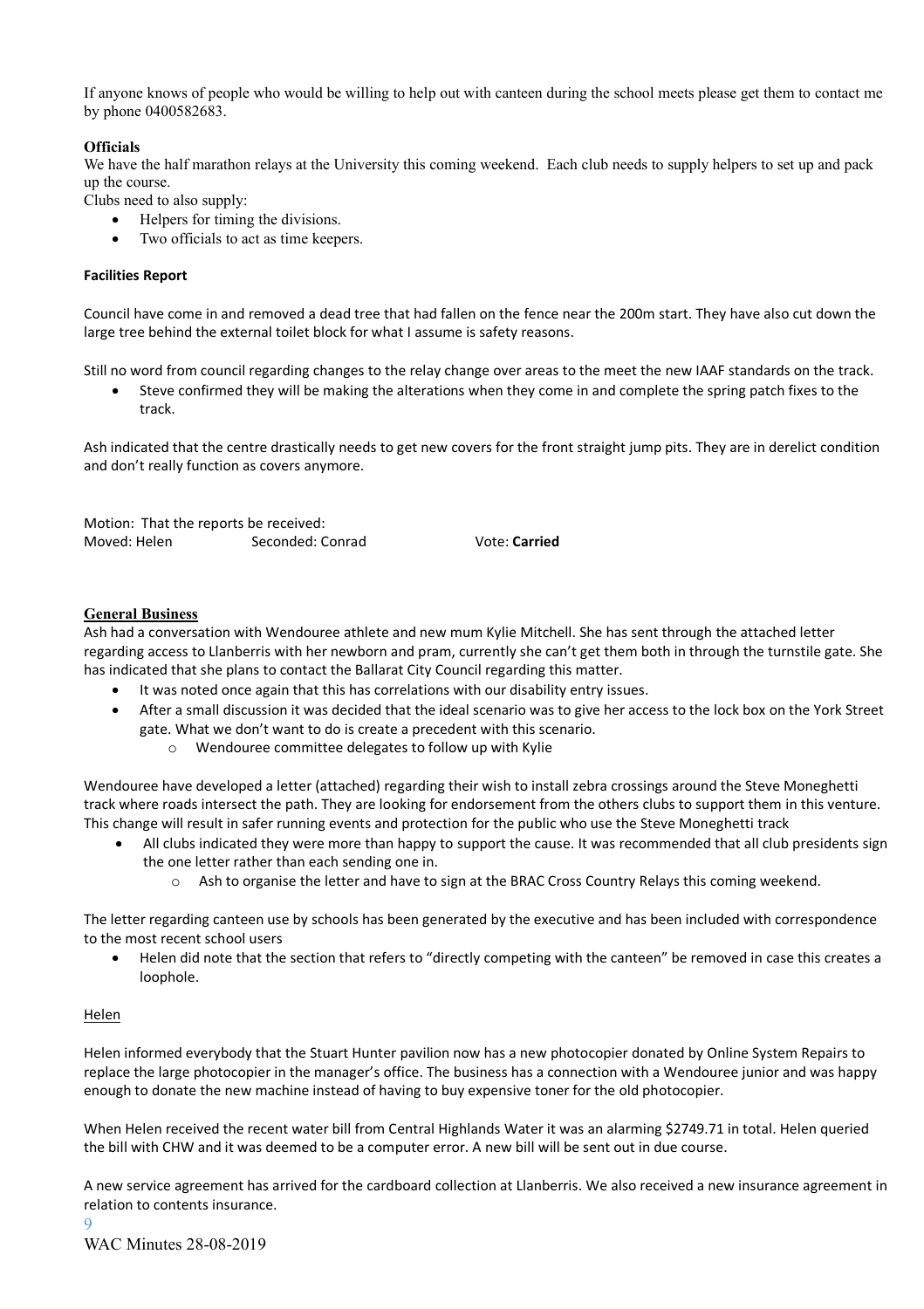• Steve noted that we need to go through the agreements and check to see if it covers everything in the centre.

Since the Relay For Life were informed their tenure at Llanberris they have come and picked up a few items. This included the small urn they had "donated" to the centre which the canteen utilizes. Helen said she been looking into a replacement one and just wanted the board's approval before purchasing a new one

• Unanimous approval to purchase a replacement

Moved: Rod Seconded: Peter Vote: Carried.

#### **Marita**

Michael Rieniets has been gifted a photo from the 1957 Ballarat-Daylesford relays at a hand over point on Sturt Street. They are having some issues identifying the some of the individuals in the race, more specifically the Ballarat Harriers runner in the photo

- Peter Roberts indicated that he would be happy to ask his father who the runner is and get back to Marita with an answer.
- It was also noted that we should get a copy to hang in the Stuart Hunter pavilion.

#### Rod

Rod has been donated a salad bowl and accessories that has the following inscription written on it

??????????????????????????????????????????????????????????????????????????????????????. Currently we are unsure if it is related to any of the BRAC or club runs linked to the Ballarat region. Still more investigation required but it will stay in the trophy cabinet until then.

#### **Steve**

Steve has acquired a display cabinet which he has installed in the Stuart Hunter pavilion. His plan is to showcase the individual BRAC race winners (Lap of the Lake & Chas Suffren). This will include the trophy and a photo of the winners.

Steve has been approached by the East Point Football Club who are looking to borrow the BRAC tents for the BFL final series where they have won the rights to the catering for the final series.

- It was noted that they were likely to make in the range of \$30,000-\$40,000 from this venture so putting a price to hire the tents would be a smart move
	- It was decided that \$100 a tent would be the price point.
		- Steve to let East Point know of our decision.

#### John

John read out this prepared statement regarding his situation with the Ballarat City Council.

In February 2019 the Ballarat Regional Athletic Centre President contacted Mark Patterson, at CoB to make a complaint about excessive use of a Master / Contractor access card by John Weeks during times when he was coaching athletics at the athletics track .

On 11 April 2019, I was terminated from my Project Officer, Infrastructure role with allegations that I had on a number of occasions between 10 September 2018 and 14 February 2019 misused a master access card to gain entry into Ballarat Regional Athletics Centre track for personal reasons which meant avoiding paying the entry fee. I denied all allegations of misuse of the access card and took the matter to the court of Arbitration (Fair Work Australia) seeking all allegations against me and my integrity and character to be dropped and financial compensation for wrongful dismissal.

A hearing date was set for 13 & 14 August, between John Weeks and my City of Ballarat in which I provided a range of written evidence to Fair Work that have my own personal Llanberris gate access card ( purchased at Intersport and with substantial credit on it which was confirmed in writing to my employer by the Track Facility Manager, Ashley Rogers. I also confirmed through legal representation that I did not misuse 'a master access card issued to me by BRAC in August 2018 that was used to periodically check the functioning of the card reader system that I arranged to be repaired as part of my Project Officer role at the request of BRAC. I also provided a number of witness statements from junior parents confirming that I use my own access card to access the track and on a number of occasions have been swiped into the venue by junior members of my running squad as their volunteer coach using their own personal gate access cards.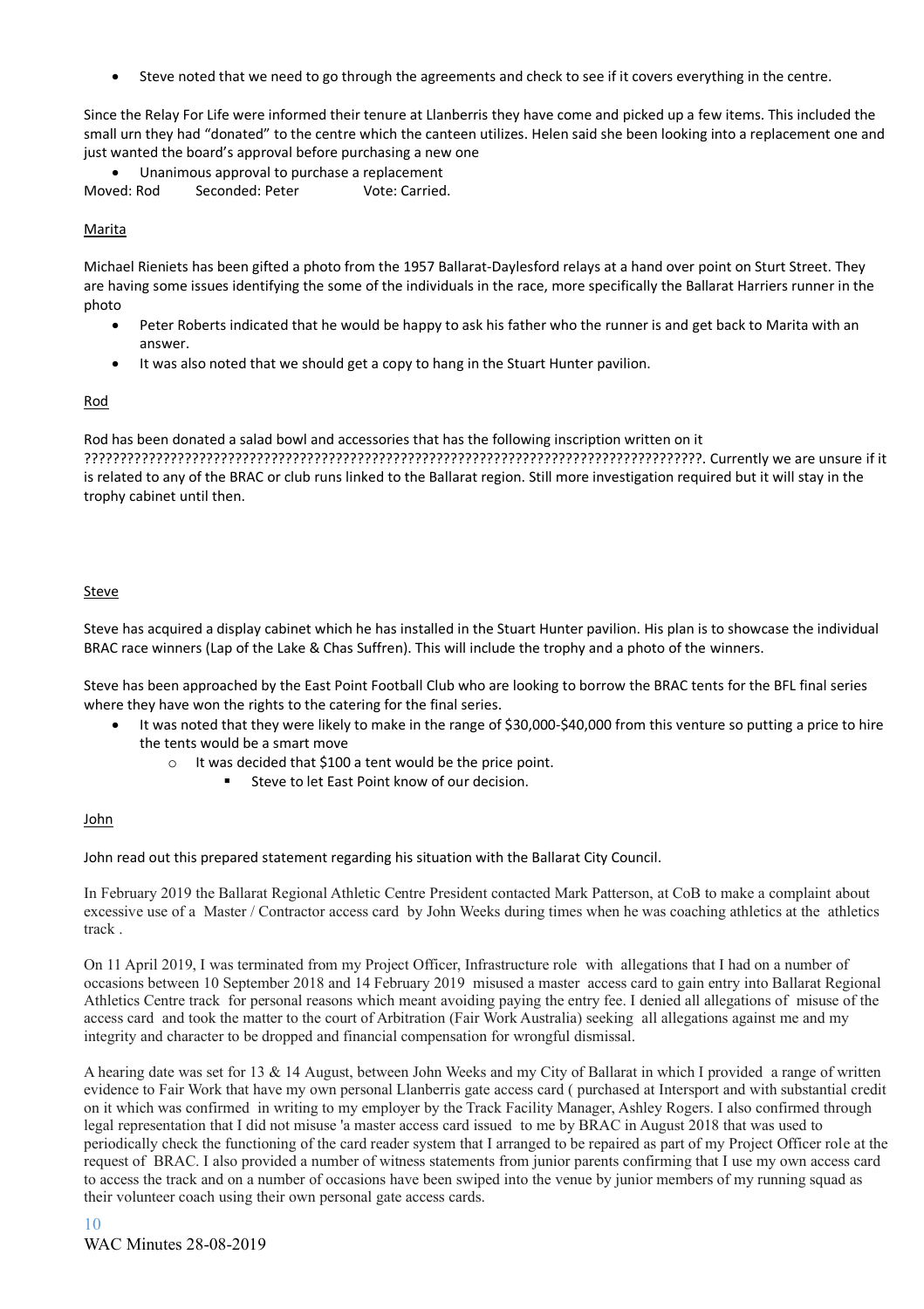The scheduled Fair Work Hearing did not proceed due to a mediation session arranged between my employer and John Weeks for Friday 9 August 2019. At this mediation meeting, all allegations of fraudulent conduct brought by my employer were dropped against me as well as a settlement being reached which cannot be disclosed for legal reasons. I duly resigned from my position as Project Officer Infrastructure as at 11 April.

These initial allegations lead to the termination of my employment. I hope the BRAC Board realise the damage caused to myself and the stress my family has had to endure due to these gate access card allegations and can work in a positive manner to capacity build athletics in Ballarat and district moving forward . I wish each of the BRAC board members well.

Yours sincerely,

John Weks

**Nev** 

After the bus trip to Sandown earlier in the year a mistake was made with payment to Gold Bus and the driver. In the end Nev had to pay \$50 out of his own money. Instead of BRAC reimbursing him he requested that the money be converted onto his track instead.

| Unanimous decision from the committee |                  |               |
|---------------------------------------|------------------|---------------|
| Move: Rod                             | Seconded: Marita | Vote: Carried |

Nev noted a bus has been booked for the upcoming Tan Relays.

#### Ash

Ash received an email from Paul Burge regarding the tarp that he supplied for BRAC use at the AV events this season. A mutual agreement was discussed that BRAC would reimburse him the costing of the tarp after athletes punctured holes in the surface with spikes at the AV St Anne's Winery event. Instead he requested that the \$94 be converted into gate passes for the Llanberris gate.

Moved: Rod Seconded: Conrad Vote: Carried • Same scenario as Nev earlier so the committee were in a unanimous agreement

Conrad

Nil

Peter

Nil

Michelle

Nil

Simon

Nil

**Next Meeting**: 23rd of September 2019 Agenda Items Due: 22<sup>nd</sup> of September 2019 **Meeting Closed:** 9:23pm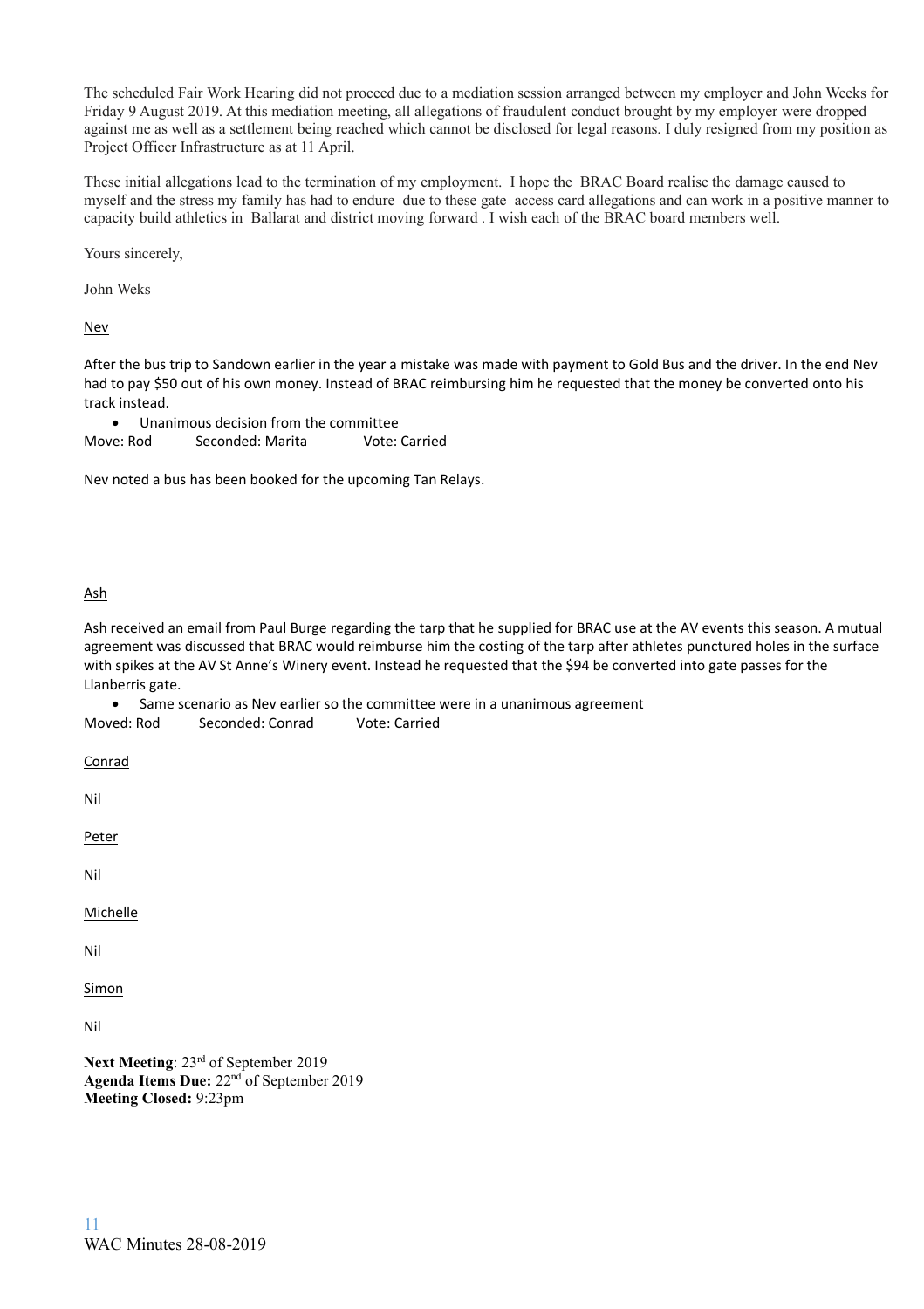24th July 2019

City of Ballarat Attention: Traffic Management PO Box 655 BALLARAT VIC 3353

To whom it may concern,

#### **Re: Pedestrian Crossings – Steve Moneghetti Track, Lake Wendouree**

We write in relation to the need for pedestrian crossings around the Steve Moneghetti Track at Lake Wendouree.

The exact areas we identify a need for pedestrian crossings are at each of the road crossings listed below;

- Forest Street (Ballarat Grammar and Ballarat High School Boatshed precinct)
- Durham Point
- Pleasant Street (Ballarat Yacht Club precinct)
- **St Pats Point**
- Windmill Drive area

The introduction of pedestrian crossings would not only better facilitate our club's running events around the lake, but also improve community safety at Ballarat's most popular and iconic recreational location.

Currently, crossing roads around the lake is plagued by a certain level of ambiguity. Some drivers give right of way to pedestrians, whilst others do not. This is a source of confusion and heightens the risk of an unfortunate accident. Introducing pedestrian crossings would rectify this situation and provide pedestrians and drivers with added certainty.

These crossings would also increase safety for our club members during events and training sessions at the Lake. Particularly during the annual Lap of the Lake event, a prestigious fixture in the Ballarat athletics community's calendar. Amidst the exertion and focus of a race, it can be difficult to navigate the road crossings. Ensuring that runners and pedestrians have right of way would ensure that our events would run more safely, without concern for the hazard of an unregulated road crossing. Moreover, they would ensure the safety of the runners and walkers who use the lake year-round for training and exercise, especially during the winter months when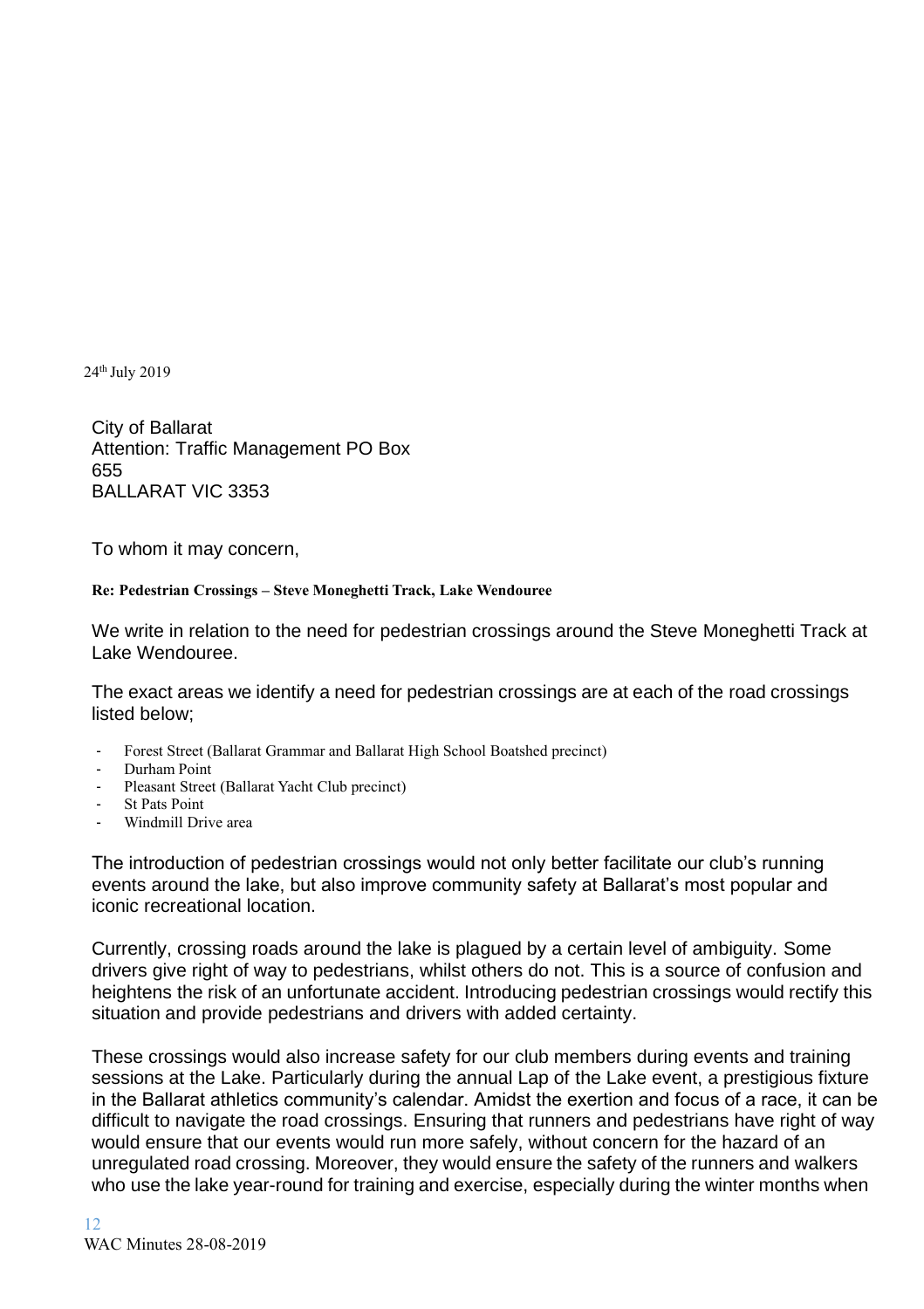visibility is poor.

By improving the safety of the Lake for all users, this initiative would promote the Lake as the preeminent recreational facility in Ballarat whilst preserving its integrity as a key location for the running community.

We look forward to hearing from you. Best

regards,

Stephen McLennan President - Wendouree Athletic Club

Dear BRAC,

Introducing our latest recruit, Julian, or Jules to his BFF's. We're not sure what his event is yet, but he seems a little on the short side for high jump.



Unfortunately for Jules (and his training partner…me) Llanberris is inaccessible with a pram due to the automatic gates. I am aware that the issue of accessibility has been raised with the Ballarat City Council for some time, and that our wheelchair athletes are also disadvantaged by this. I am keen to pursue funding, potentially at a state level to ensure that all athletes can access our great facility.

In the meantime, I am wondering if I might be able to access a key so that I am able to train at a baby friendly time during the day? (Anyone who has lived with a 5 month old will tell you that 5pm, when Ash is there to open the gates, is not an option….They want to be fed and stuff… babies… pfft)

I am so keen to return to sport and my club. Thanks for your consideration of this matter.

13 WAC Minutes 28-08-2019 Kindest regards, Kylie (and Jules)